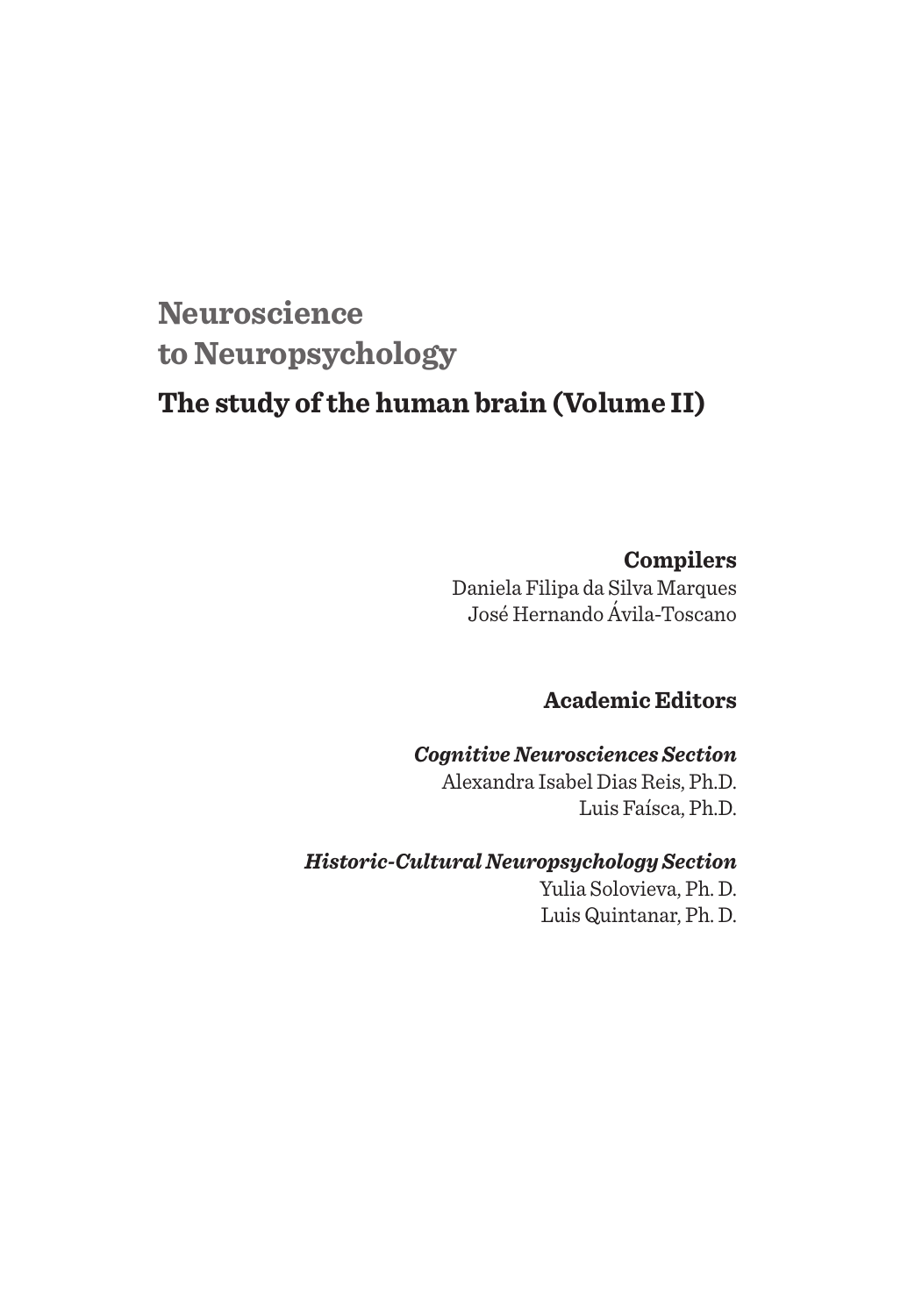da Silva Marques Daniela Filipa; Ávila-Toscano, José Hernando, 2016.

Neuroscience to Neuropsychology. The study of the human brain. Volume II / [Organized by] da Silva Marques Daniela Filipa & Ávila-Toscano, José Hernando (Comp.). Dias Reis, Alexandra Isabel and Faísca, Luis (Academic editors of Cognitive Neurosciences Section); Solovieva, Yulia & Quintanar, Luis. (Academic editors of Historic-Cultural Neuropsychology Section)

Barranquilla, Colombia: Ediciones Corporación Universitaria Reformada, 2016.

276 pp. 16,5 x 24 cm.

Includes bibliographical references and index.

ISBN: 978-958-57406-8-6

I. . Congnitive Neuropsychology. 1. Rhythm in the brain 2. Semantic memory 3. Towards a comprehensive understanding of the consequences of literacy training for online speech processing. 5. Aging of memory and brain functions. 6. The neural foundations of economic decision-making. 7. Theoretical and historical aspects of developmental neuropsychology. II. Historic-Cultural Neuropsychology. 8. Luria's classification of aphasias and syndrome analysis principle. 9. Tactile activity and success of learning at younger schoolchildren

616.8 612.82

© Neuroscience to Neuropsychology. The study of the human brain. Volume II First English Edition

© Ediciones Corporación Universitaria Reformada.

All rights reserved. Total or partial reproduction of this book including cover design, or inclusion in computer systems, or transmitted or reproduction by any means or medium now known or unknown without prior permission of the publishing house is not allowed.

#### **Compilers:**

- © Daniela Filipa da Silva Marques
- © José Hernando Ávila-Toscano

#### **Academic Editors**

#### **Cognitive Neurosciences Section**

Alexandra Isabel Dias Reis, Ph.D. Luis Faísca, Ph.D.

#### **Historic-Cultural Neuropsychology Section**

Yulia Solovieva, Ph. D. Luis Quintanar, Ph. D.

*Printed and made in Colombia* 2016

#### **Layout and printing:**

Editorial Kimpres SAS. www.kimpres.com Bogotá, D.C.

#### **Investigations Directorate Area of publications and dissemination**

#### **of knowledge**

Carrera 38 N° 74-179. Phone: (+57) (5) 3610432 Ext: 536–537 **Barranquilla** Special, Industrial and Harbor District Atlántico–Colombia www.unireformada.edu.co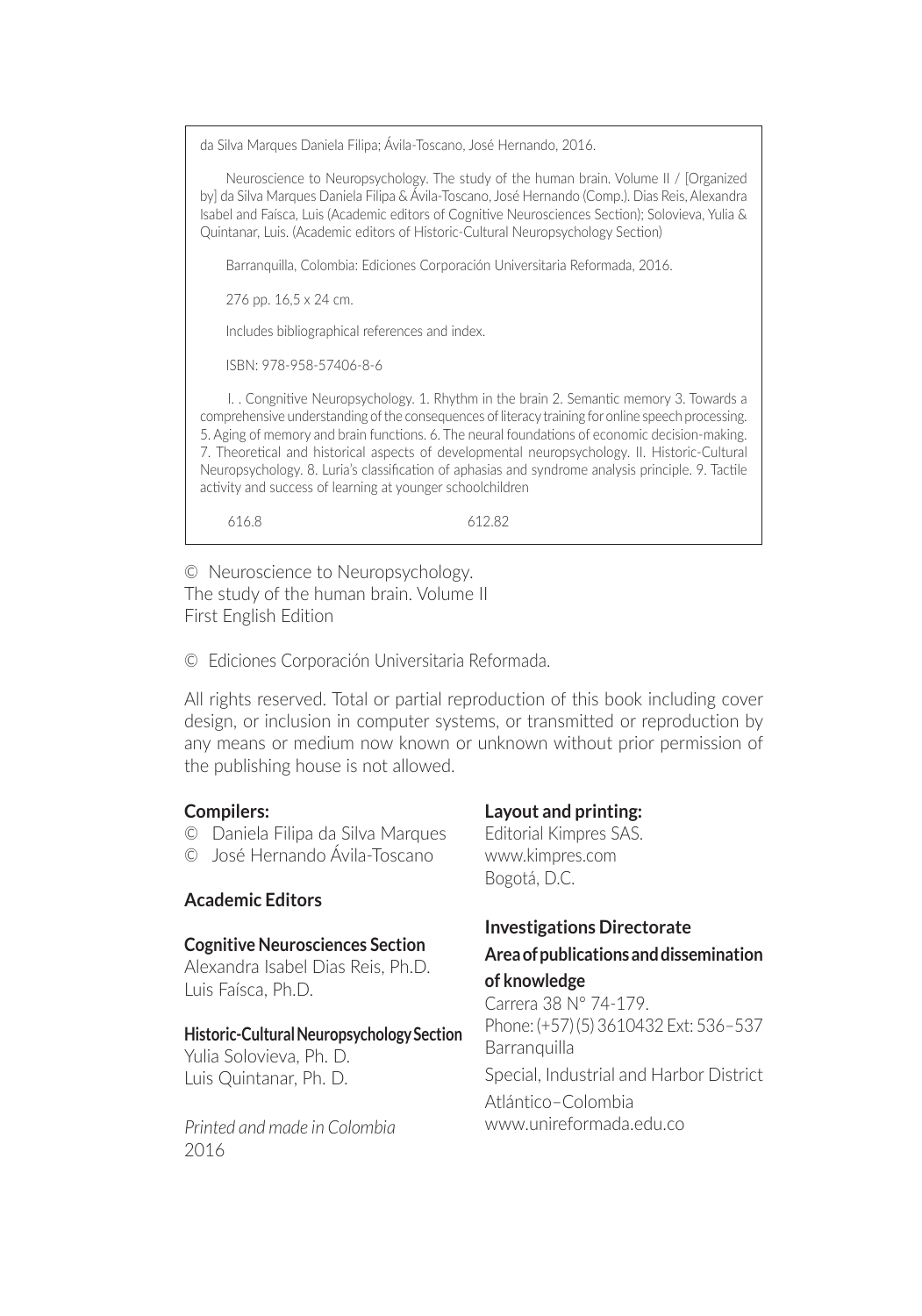# **General Content**

| <b>Chapter 1</b>                                                |    |
|-----------------------------------------------------------------|----|
| Rhythm in the brain: Is music special?                          |    |
|                                                                 |    |
| <b>Chapter 2</b>                                                |    |
| Semantic memory: Behavioral, Electrophysiological and           |    |
| Neuroimaging approaches                                         |    |
|                                                                 | 57 |
| <b>Chapter 3</b>                                                |    |
| Towards a comprehensive understanding of the consequences       |    |
| of literacy training for online speech processing: Integrating  |    |
| behavioural, cognitive neuroscience, and computational          |    |
| approaches                                                      |    |
|                                                                 |    |
| <b>Chapter 4</b>                                                |    |
| Brain sensitivity to words and the "word recognition potential" |    |
| Susana Araújo, Alexandra Reis, Luís Faísca &                    |    |
|                                                                 |    |
| <b>Chapter 5</b>                                                |    |
| Aging of memory and brain functions - Usual and successful      |    |
|                                                                 |    |
|                                                                 |    |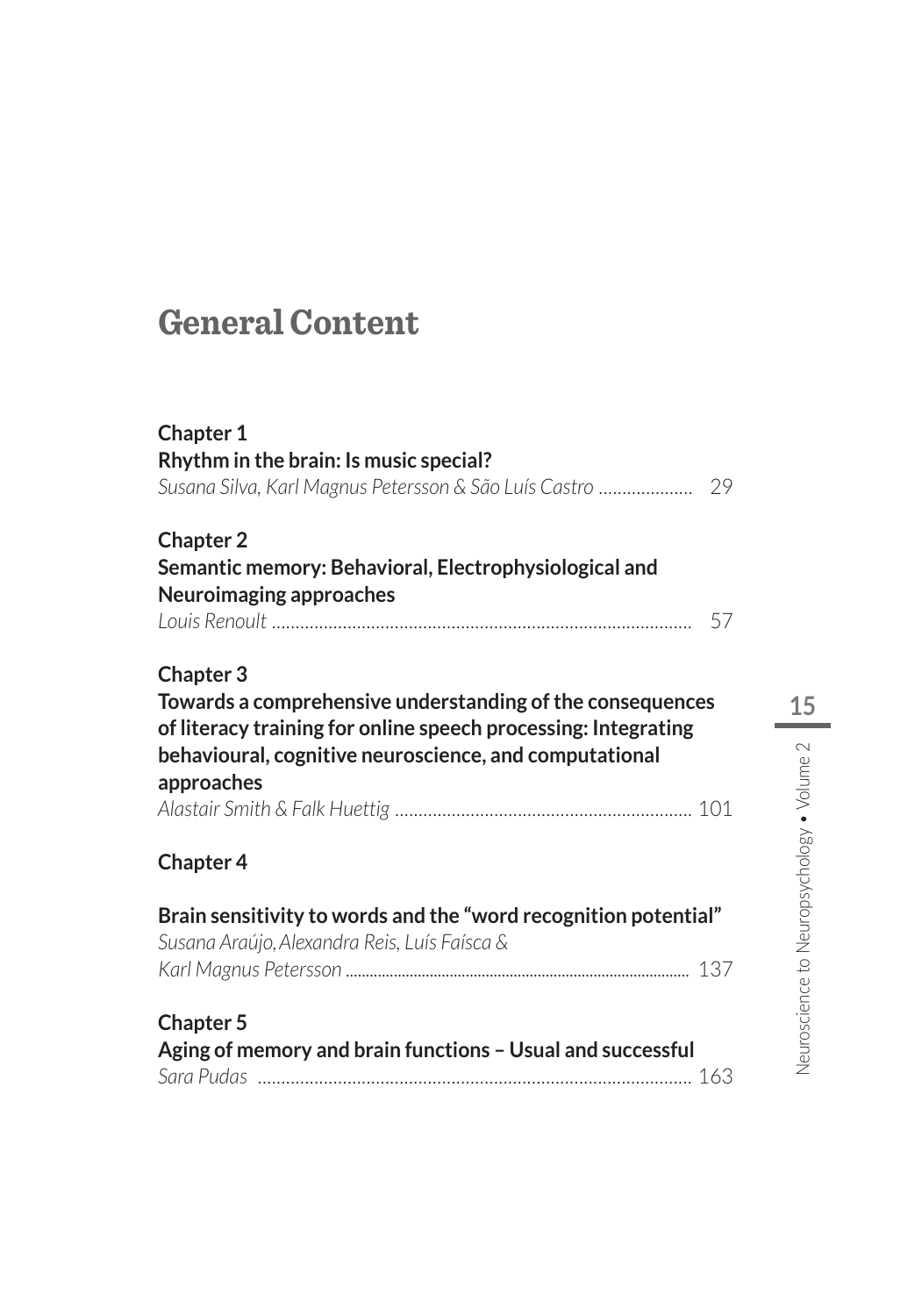| Chapter 6                                                  |  |
|------------------------------------------------------------|--|
| The neural foundations of economic decision-making         |  |
| Nicola Canessa, Alessandra Dodich Chiara Crespi &          |  |
|                                                            |  |
| <b>Chapter 7</b>                                           |  |
| Theoretical and historical aspects of developmental        |  |
| neuropsychology                                            |  |
|                                                            |  |
| <b>Chapter 8</b>                                           |  |
| Luria's classification of aphasias and syndrome analysis   |  |
| principle                                                  |  |
|                                                            |  |
| <b>Chapter 9</b>                                           |  |
| Tactile activity and success of learning at younger school |  |
| children                                                   |  |
|                                                            |  |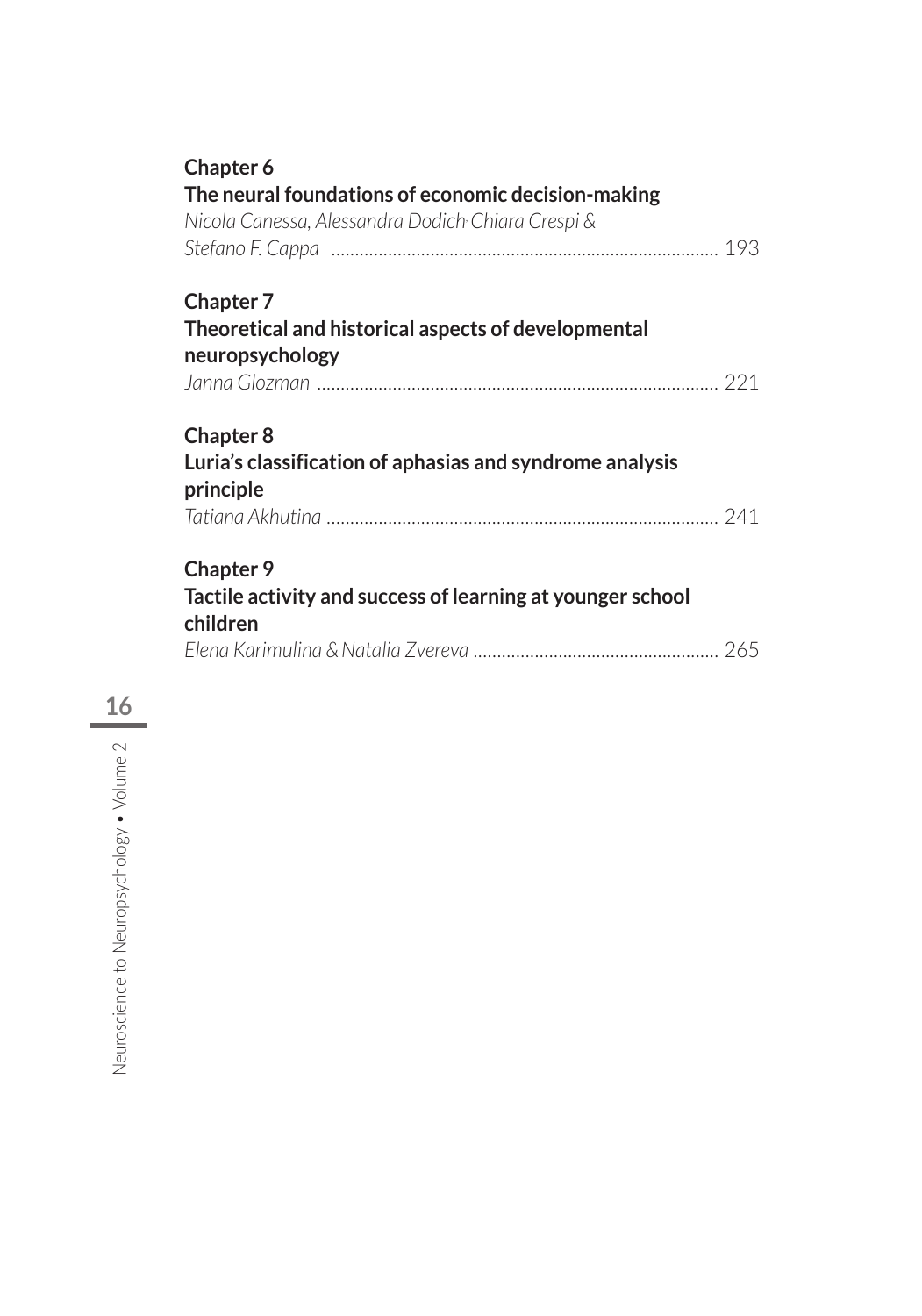# **Descriptive Content**

# **Section 1: Cognitive Neurosciences Section**

#### **Chapter 1 Rhythm in the brain: Is music special?**

|                                                           | 29        |
|-----------------------------------------------------------|-----------|
|                                                           | 30        |
| Isochrony Matters                                         | 34        |
| The function: isochrony affords cooperative action        | 34        |
|                                                           | 35        |
| Different brain areas for isochronous vs. non-isochronous |           |
|                                                           | 35        |
|                                                           | 36        |
| Independence from experience: development and             |           |
|                                                           | 38        |
| Musical expertise: a case against the isochronous brain?  | 39        |
| Isochrony in phrase perception: is music special?         | 41        |
|                                                           | 43        |
|                                                           | 45        |
|                                                           | 45        |
| Music and speech rhythm as non-random signals             | 45        |
| Conclusion                                                | 46        |
| References                                                | $\Delta/$ |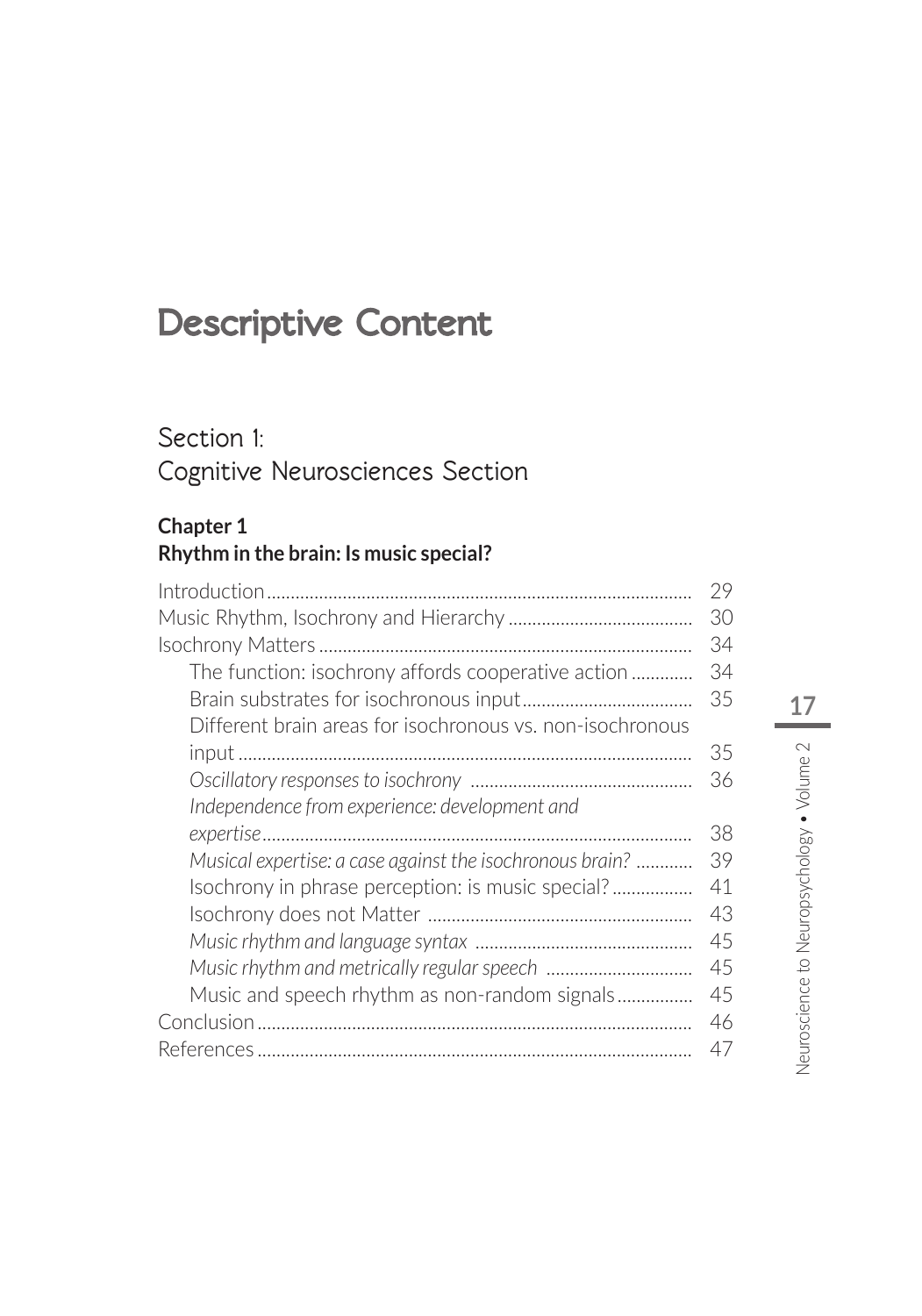#### **Chapter 2 Semantic memory: Behavioral, Electrophysiological and Neuroimaging approaches**

|                                                           | 57 |
|-----------------------------------------------------------|----|
| Behavioral and Theoretical Conceptualizations of Semantic |    |
|                                                           | 59 |
|                                                           | 59 |
|                                                           | 59 |
|                                                           | 60 |
|                                                           | 61 |
|                                                           | 61 |
|                                                           | 63 |
| Event-related Potentials (ERPs) Studies of Semantic       |    |
|                                                           | 65 |
|                                                           | 65 |
|                                                           | 66 |
| Effects of Semantic Priming and Congruity                 | 67 |
|                                                           | 68 |
|                                                           | 68 |
|                                                           | 69 |
|                                                           | 69 |
|                                                           | 70 |
|                                                           | 70 |
| The N400: Binding Semantic Features in Coherent           |    |
|                                                           | 71 |
| Functional Neuroimaging and the Structure of Concepts     | 72 |
| Brains regions most commonly associated with semantic     |    |
|                                                           | 72 |
|                                                           | 72 |
| Convergence zones: Representing or working with semantic  |    |
|                                                           | 76 |
|                                                           | 79 |
|                                                           | 81 |
|                                                           | 82 |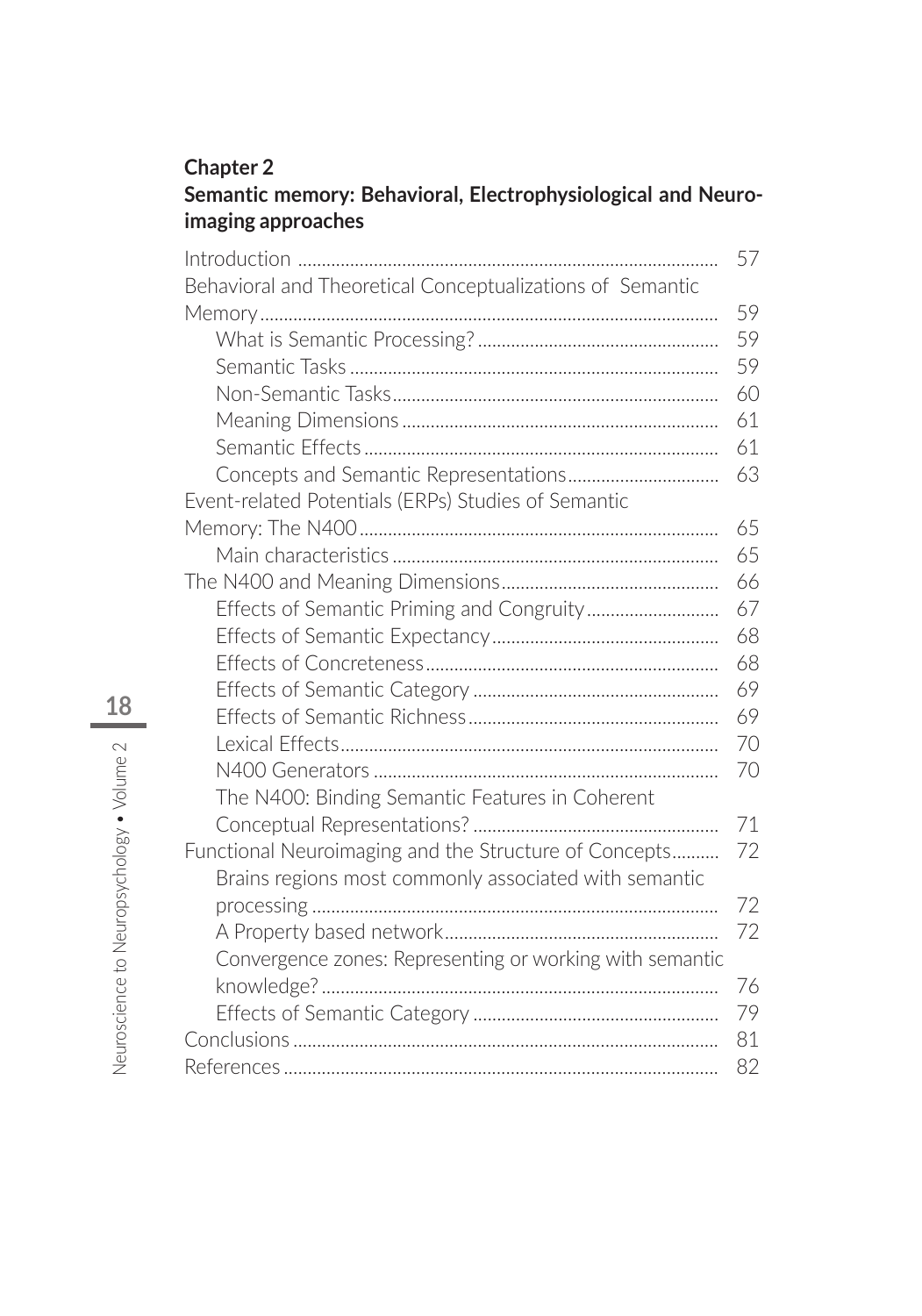### **Chapter 3**

### **Towards a comprehensive understanding of the consequences of literacy training for online speech processing: Integrating behavioural, cognitive neuroscience, and computational approaches**

| 101                                                      |  |
|----------------------------------------------------------|--|
| Isolating the Neural Apparatus of the Reading System:    |  |
| What Brain Imaging Methods can (and cannot) tell us 102  |  |
| The effects of literacy on cognitive processing:         |  |
| 108                                                      |  |
| Behavioural evidence for literacy effects on speech      |  |
| 109                                                      |  |
| Does granularity of phonological processing affect       |  |
| 112                                                      |  |
| Neuroscience evidence for literacy effects on speech     |  |
| 116                                                      |  |
| Examining the plausibility of phonological restructuring |  |
| 121                                                      |  |
| 125                                                      |  |

## **Chapter 4**

## **Brain sensitivity to words and the "word recognition potential"**

| Visual Word Recognition: An Incredibly Fast Skill 138             |  |
|-------------------------------------------------------------------|--|
| The Particular Case of the "Visual Word Form Area" in             |  |
|                                                                   |  |
| An Electrophysiological Marker of Visual Expertise for Print  145 |  |
| The N170: Modulated by Lower- or Higher-order Linguistic          |  |
|                                                                   |  |
|                                                                   |  |
|                                                                   |  |

#### **Chapter 5 Aging of memory and brain functions – Usual and successful**

| How do Brain Changes in Aging Relate to Memory Function?. 165 |  |
|---------------------------------------------------------------|--|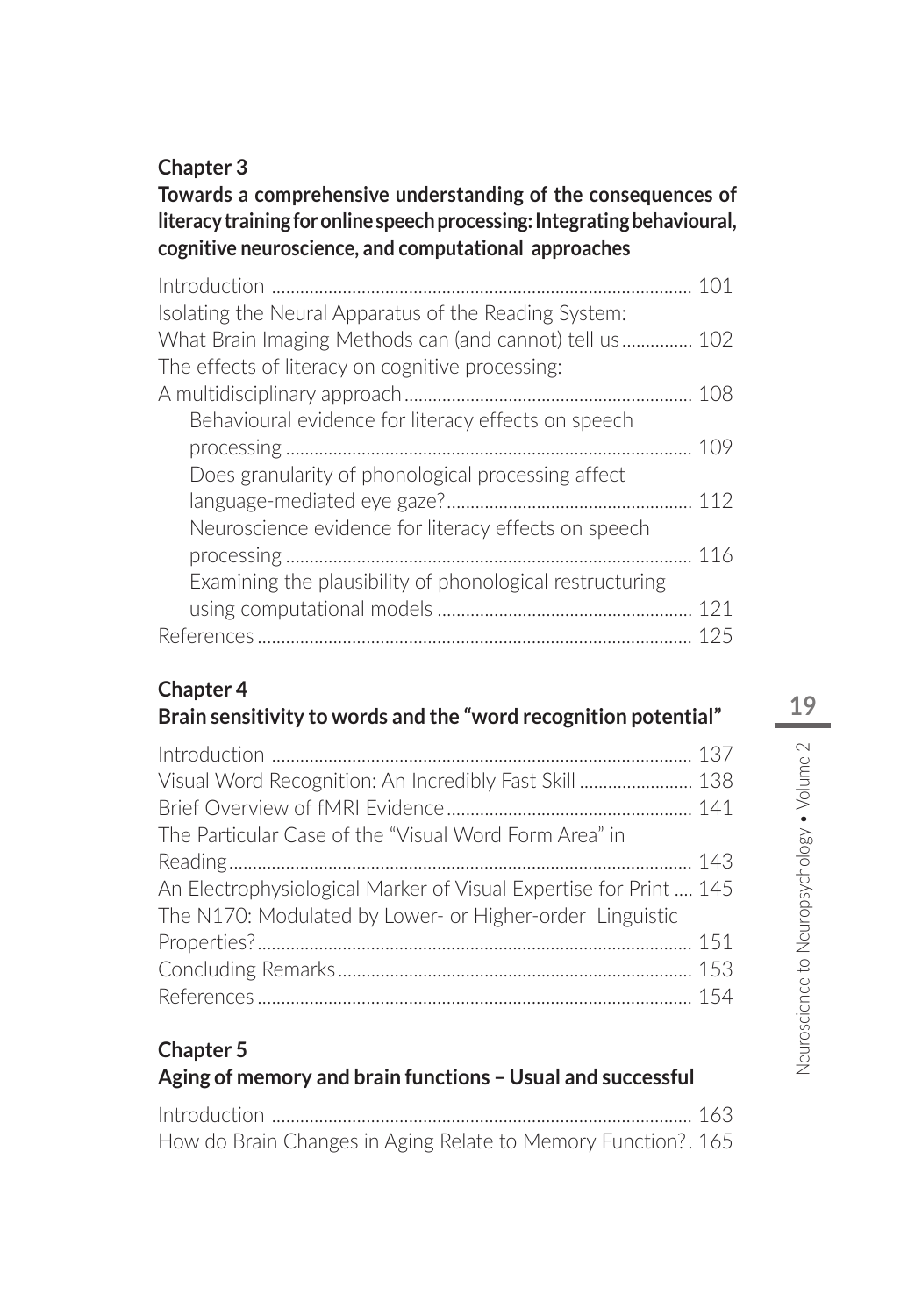| Defining and Characterizing Successful Neurocognitive Aging 171 |  |
|-----------------------------------------------------------------|--|
|                                                                 |  |
|                                                                 |  |
|                                                                 |  |

## **Chapter 6 The neural foundations of economic decision-making**

| Introduction: Interdisciplinary Cross-roads in the Study of<br>The Origins of Neuroeconomics: The Ventromedial Prefrontal |
|---------------------------------------------------------------------------------------------------------------------------|
|                                                                                                                           |
|                                                                                                                           |
| Cortex and Emotion-based Decision-making 195                                                                              |
| The Computational Side of Neuroeconomics: Reinforcement                                                                   |
|                                                                                                                           |
| Learning<br>198                                                                                                           |
| The basic mechanisms of adaptive behavioral learning:                                                                     |
|                                                                                                                           |
| The computational approach to adaptive behavioral                                                                         |
| 200                                                                                                                       |
|                                                                                                                           |
| Adaptive Learning from Complex Emotions: Counterfactual                                                                   |
| 204                                                                                                                       |
| The neural bases of regret: ventromedial prefrontal cortex                                                                |
| 205                                                                                                                       |
| Social Decision-making: Learning from Others' Regret<br>207                                                               |
| The Clinical Side of Economic Decision-making 209                                                                         |
| 211                                                                                                                       |
|                                                                                                                           |

# **Historical-Cultural Neuropsychology**

### **Chapter 7 Theoretical and historical aspects of developmental neuropsychology**

Natural, Theoretical and Practical Premises of the Creation of Developmental Neuropsychology ............................................. 221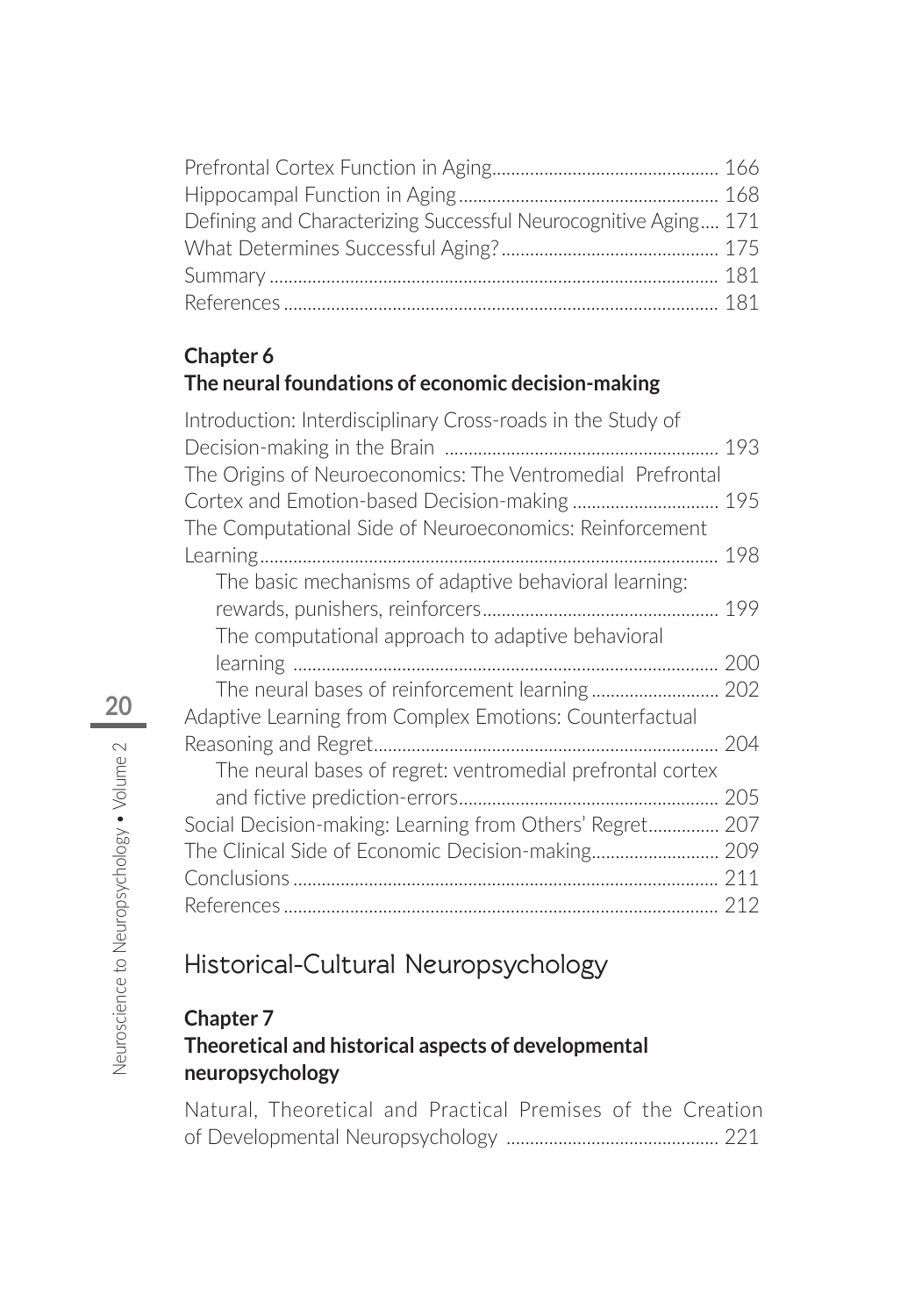| Trends in progress of developmental neuropsychology  227 |  |
|----------------------------------------------------------|--|
|                                                          |  |
|                                                          |  |

## Chapter 8

# Luria's classification of aphasias and syndrome analysis principle

# Chapter 9

## Tactile activity and success of learning at younger schoolchildren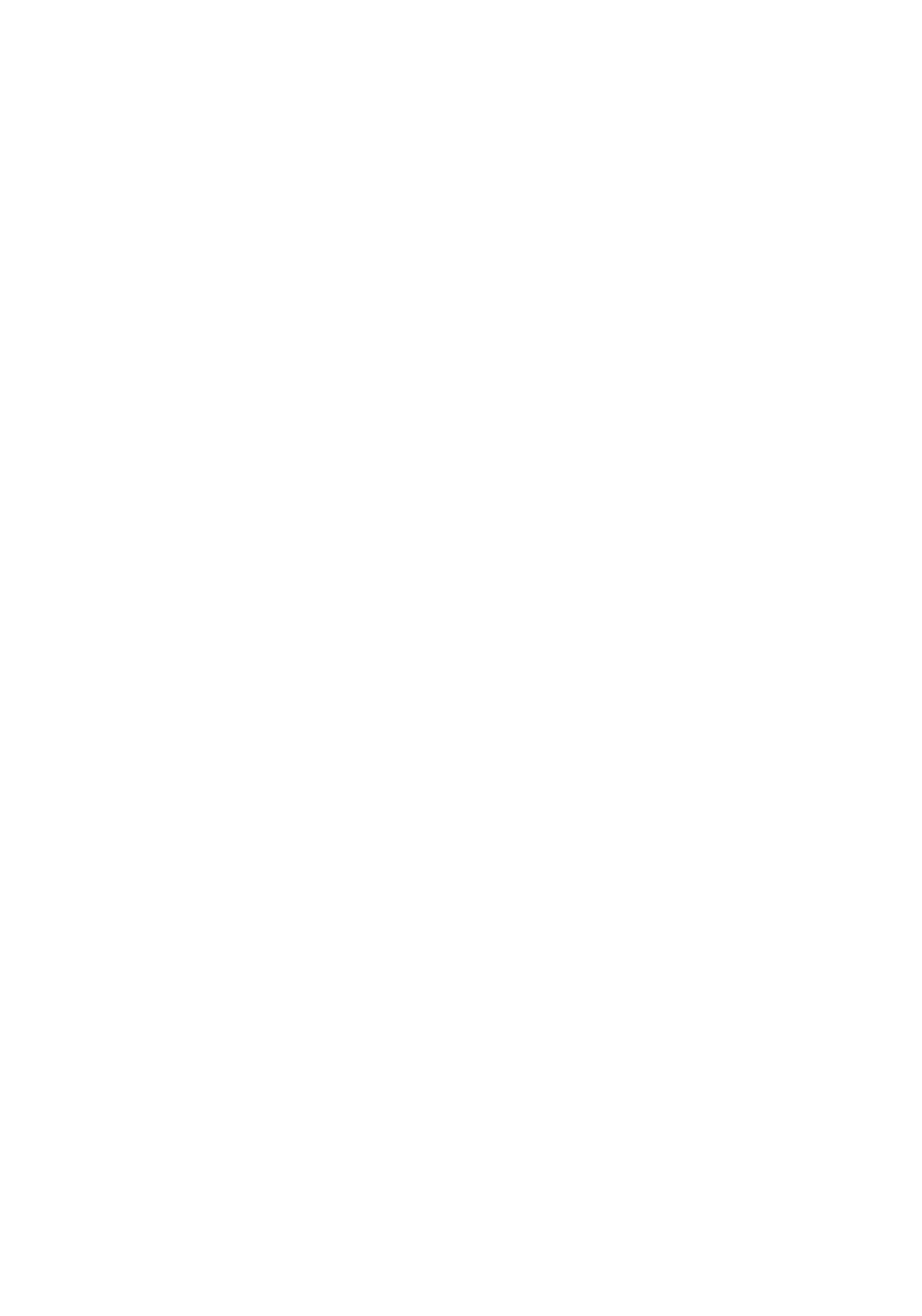# **Preface**

In the last decades, interest and development of investigations referred to *Neurosciences* and *Neuropsychology* has increased worldwide.

In the field of *Neurosciences,* the role of *Cognitive Neurosciences* has underlined the understanding of brain functioning. On the other hand, *Neuropsychology's* thematic streams such as *Cognitive Neuropsychology* and *Historical-Cultural Neuropsychology* have contributed to the study of human behavior and its connection with superior cognitive processes.

*Cognitive Neuropsychology* is a trend mostly used by American and European classical schools. *Historical-Cultural Neuropsychology* has its roots in the Russian neuropsychology school, from A.R Luria and L. Vigotsky's theoretical and methodological postures.

Nowadays it is difficult to find specialized material that integrates recent investigations made in the aforementioned areas. Which gives the work "*Neuroscience to neuropsychology. The study of the human brain*" an unique character.

This book arose from the idea of integrating works around *Neurosciences* and *Neuropsychology* in the same writing, allowing the reader to identify complementarity among current work topics. Nevertheless, the conception of such idea would have never been possible without the support of many professionals who are specialized in each of the fields presented.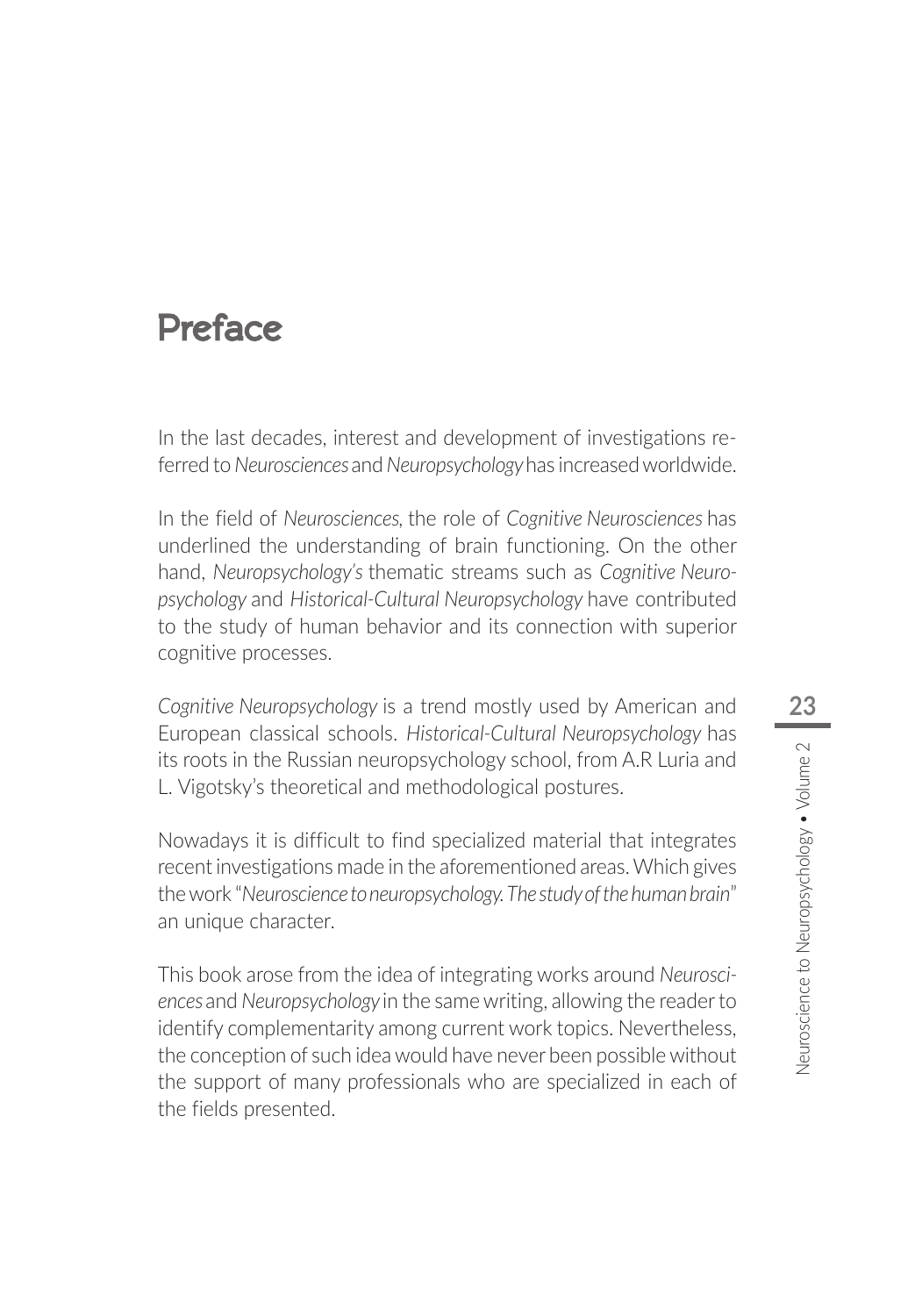This work is organized in two volumes, the first one written in Spanish and Portuguese, the second one in English, thereby maintaining the original language of the chapters received in every section. Important thematic editors supported this work´s development, finally organizing this work in three fields: *Cognitive Neuropsychology*  (Volume I), *Historical-Cultural Neuropsychology* (Volume I, II) and *Cognitive Neuroscience* (Volume II).

In *Cognitive Neuropsychology*, Drs. José Góis Horácio and Naide Ferreira were invited. Both of them specialized in the field of cognitive neuropsychology and currently work at Egas Moniz hospital in Lisboa, Portugal. They not only have nationally contributed in the formation of neuropsychologists but also have supported the development of neuropsychology as a science.

Drs. Yulia Solovieva and Luis Quintanar from Benemérita University (Puebla, Mexico) supported *Historical-Cultural Neuropsychology* section. They teach in postgraduate degrees at the same university and many other postgraduate degrees all over South America. Both of them have over 20 published books in this field and have contributed actively in the diffusion of *Historical-Cultural Neuropsychology*  nationally and internationally.

In *Cognitive Neurosciences* field, we considered Drs. Alexandra Reis and Luis Faísca as ideal people to coordinate this section. They are professors at Do Algarve University (Faro, Portugal). They also lead the Cognitive Neurosciences research group at the same university. Both of them have made important contributions to this field nationally and internationally.

We thank all of the thematic editors for having embraced this idea and for every important contribution in order to develop it jointly. This way, this work includes fresh, innovative investigations from authors in nine countries, such as: Colombia, Portugal, Mexico, Spain, Russia, Sweden, Holland, United Kingdom and Italy.